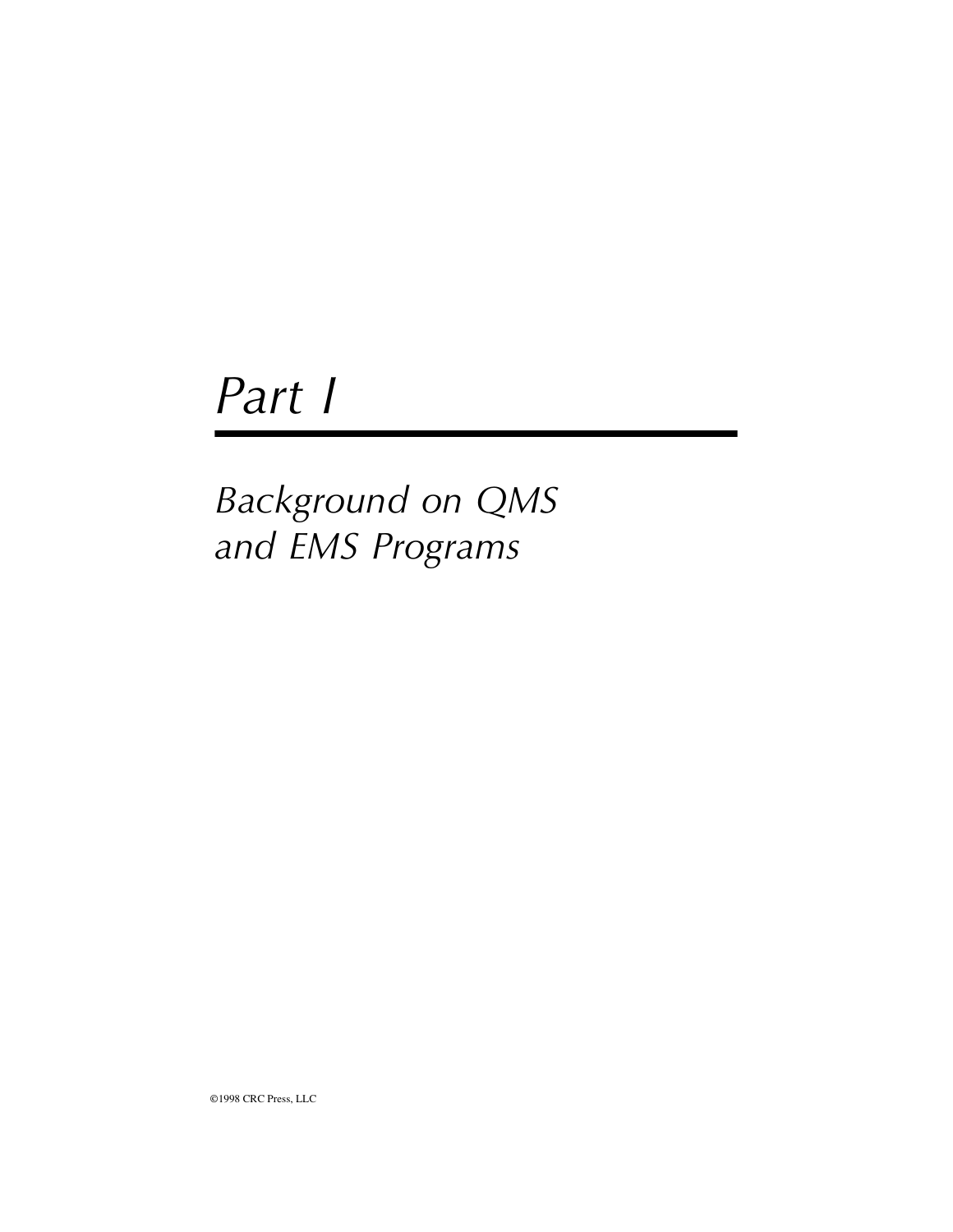### 1 The Quality Movement

#### **1.1 INTRODUCTION**

Over the past 20 years or so quality systems have become a major focus in business circles. A business' customer base is continually demanding better product at a lower cost and, in doing so, has forced executive management to rethink how they operate their business from top to bottom. Many of the larger firms such as those in [Table 1.1](#page-2-0) have had quality auditing programs for their suppliers that have resulted in a steady stream of auditors visiting a business site. This "revolving door" of auditors has given a large number of firms a much stronger foundation for developing their own quality system. It has also given them a "jump start" on implementing ISO 9000 and some of the more stringent quality programs required by customers.

Apart from a few of the major corporations, a structured quality system early on was at best primitive and management was somewhat shortsighted to see the long-term benefits. This short-term thinking has caused the United States to fall behind the Europeans and Japanese in the quality of its manufacturing and in implementing ISO 9000. It has only been recently that U.S. firms have begun to regain the competitive edge. Unfortunately, this "wait and see" approach to new ideas, standards, and methods of doing business has been the norm for U.S. companies. It continues to dominate some of the thinking with the newly released ISO 14000 Environmental Management Standards.

This chapter is intended primarily for the environmental manager. It will focus on giving an overview of the various quality programs in place on a global basis, discuss various national programs, and provide a basic understanding of how the "quality movement" evolved.

#### **1.2 THE UNITED STATES**

#### **1.2.1 AMERICAN NATIONAL STANDARDS INSTITUTE (ANSI)**

ANSI is a private federation founded in 1918 that consists of manufacturing and service-oriented businesses, professional societies, government agencies, and consumer and labor groups serving the private and public sectors. One of its functions is to coordinate the United States' involvement in the standards systems. ANSI is the U.S. representative to the International Standardization Organization (ISO) which has developed both the ISO 9000 and ISO 14000 Standards. The well-known "ANSI Standards" have provided conformity in many areas, primarily in the area of health and safety. One of these publications, done jointly with ASQC, is a first attempt at integrating quality and environmental management systems. Known as ANSI/ASQC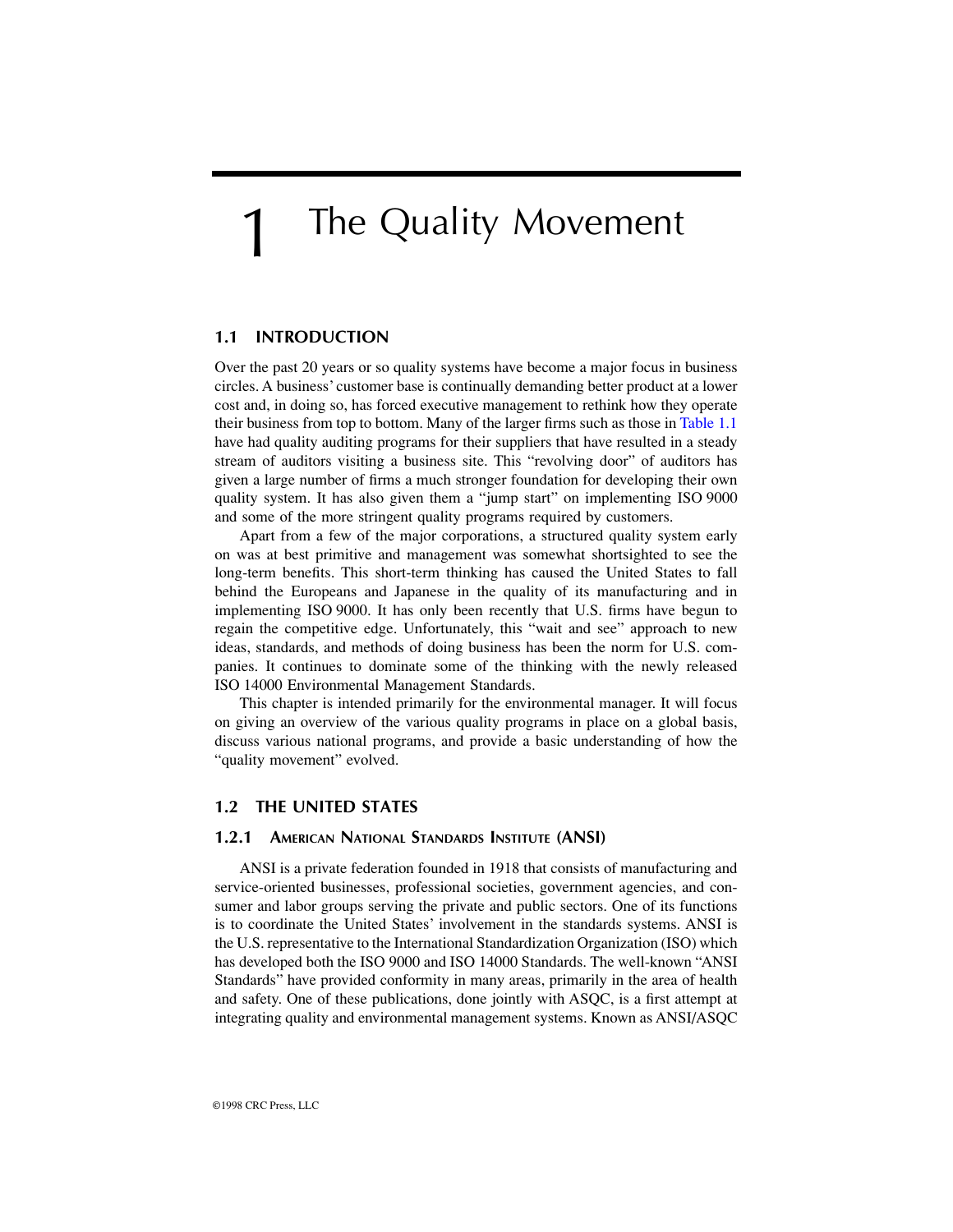<span id="page-2-0"></span>

| TABLE 1.1                                    |  |  |
|----------------------------------------------|--|--|
| <b>Examples of Corporate Quality Systems</b> |  |  |

| <b>Industry</b> | <b>Quality System</b>                 |
|-----------------|---------------------------------------|
| Motorola        | Quality Systems Review (QSR)          |
| AT&T            | Quality Leadership Program (QLP)      |
| U.S. Automotive | Quality System Requirements (QS-9000) |
| <b>ASMO</b>     | Supplier Quality Audit (SQA)          |
| Xerox           | Quality Improvement Process (QIP)     |

#### **TABLE 1.2 Basic Contents of ANSI/ASQC E4–1994**

| (1) General Provisions Evaluation<br>of Environmental Data | (3) Part B: Collection and Evaluation<br>of Enivronmental Data                 |  |
|------------------------------------------------------------|--------------------------------------------------------------------------------|--|
| 1.1 Introduction                                           | 3.0 General                                                                    |  |
| 1.2<br>Purpose and Content                                 | 3.1 Planning and Scoping                                                       |  |
| Scope and Field of Application<br>1.3                      | Design of Data Collection Operations<br>3.2                                    |  |
| 1.4 Normative References                                   | <b>Implementation of Planned Operations</b><br>3.3                             |  |
| 1.5 Definitions                                            | Assessment and Response<br>3.4                                                 |  |
|                                                            | 3.5 Assessment and Verification of Data Usability                              |  |
| (2) Part A: Management Systems                             | (4) Part C: Design, Construction,<br>and Operation of Environmental Technology |  |
| 2.0 General                                                | 4.0 General                                                                    |  |
| Management and Organization<br>2.1                         | 4.1 Planning                                                                   |  |
| $2.2\phantom{0}$<br>Quality System and Description         | Design of Systems<br>4.2                                                       |  |
| Personnel Qualification and Training<br>2.3                | Construction/Fabrication of Systems and Components<br>4.3                      |  |
| 2.4 Procurement of Items and Services                      | 4.4<br>Operation of Systems                                                    |  |
| Documents and Records<br>2.5                               | 4.5<br>Assessment and Response                                                 |  |
| Computer Hardware and Software<br>2.6                      | 4.6 Verification and Acceptance of Systems                                     |  |
| 2.7<br>Planning                                            |                                                                                |  |
| Implementation of Work Processes<br>2.8                    |                                                                                |  |
| 2.9<br>Assessment and Response                             |                                                                                |  |
| 2.10 Quality Improvement                                   |                                                                                |  |
|                                                            |                                                                                |  |

Printed with the permission of the American Society of Quality Control, 611 W. Wisconsin Ave., Milwaukee, WI 53201–3005. Copyright *ASQC Quality Press*.

E4–1994, *Specifications and Guidelines for Quality Systems for Environmental Data Collection and Environmental Technology Programs,* its purpose is to provide a system for standardizing a quality management system for environmental data collection and evaluation, and environmental technology design, construction, and operation. Table 1.2 describes the contents of ANSI/ASQC E4–1994.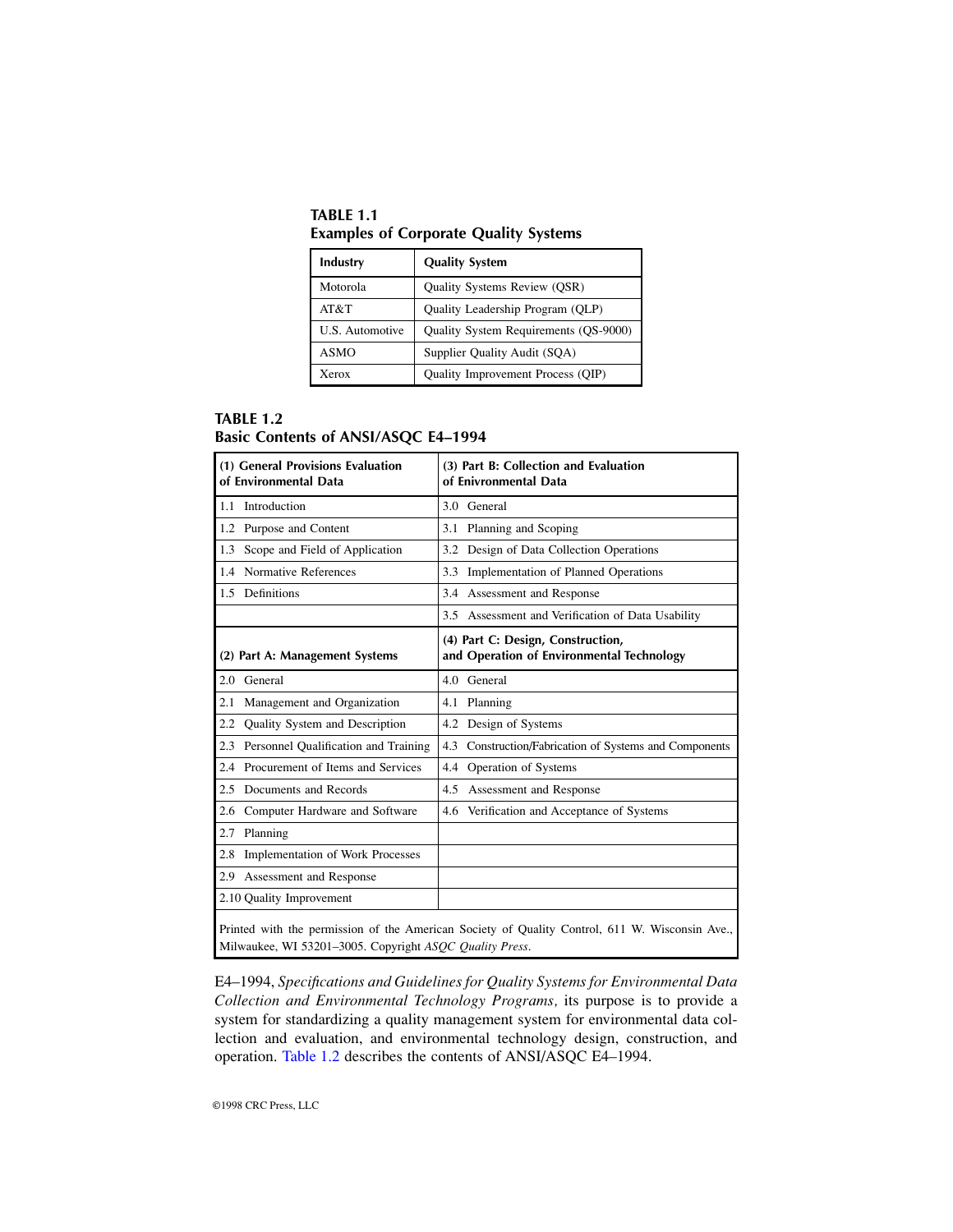#### **1.2.2 AMERICAN SOCIETY OF QUALITY CONTROL (ASQC)**

Founded on Feb. 16, 1946, ASQC's mission is to facilitate quality improvement tools. This includes providing programs to share information on statistical process control, quality cost measurement and control, total quality management (TQM), failure analysis, and zero defects. ASQC administers, on behalf of ANSI, the U.S. TAG to ISO/TC 176 and TC 207 and, in conjunction with ANSI, is the primary source of ISO 9001 and ISO 14001 information and documentation. Where many industry quality programs have provided a defining structure to the quality system, it has been the ASQC quality improvement tools that have actually helped a business to complete the process.

#### **1.2.3 TOTAL QUALITY MANAGEMENT**

As a pre-ISO 9000 system, TQM is a uniquely American view on how to manage quality and, in its early stages, was the United States' response to Total Quality Control (TQC) begun in Japan. TQM, however, was about 20 years behind TQC (late 1980s vs. early 1960s) in its development. Even after almost 10 years it has still failed to reach the level of maturity TQC has attained, and most likely never will. This is primarily due to three factors: first, the early, short term thinking and "get rich quick" philosophy of American business vs. the long term thinking of Japanese business; second, TQM's focus on management techniques whereby each manager and each employee applies their knowledge and skills to assure high work productivity, then high product quality, and, ultimately, high customer satisfaction (whereas TQC has developed the integration of product and process development through engineering efforts); and, third, the introduction of ISO 9000 has provided a much more defined structure for the establishment of a quality management system. As more structured programs become established, it can be expected that TQM as a system in itself will steadily lose ground and potentially disappear as a viable quality management system.

The TQM philosophy was born in the early 1980s as a result of the frantic search by U.S. industry for a system that would steer it in a direction that would correct its short-term thinking and narrow the gap between it and Japanese industry. TQM, as a result, has "fathered" various quality assurance programs now in use in U.S. industry, such as those in [Table 1.1.](#page-2-0) It has also had its influence on the development of other management systems, one of which is Total Quality *Environmental* Management (see Chapter 2).

#### **1.2.4 QS-9000**

Quality Systems Requirements, QS-9000, was developed by the "Big Three" of the U.S. automotive industry — General Motors, Ford, and Chrysler. The purpose of the program is to harmonize and standardize the product quality of their suppliers through continuous improvement as it impacts product safety (preventing defects) and cost reduction (reducing variations and minimizing waste). What QS-9000 does is take ISO 9000 to a higher level of requirements that are more sector (e.g., automotive) and customer-specific as compared to ISO 9000's general international requirements.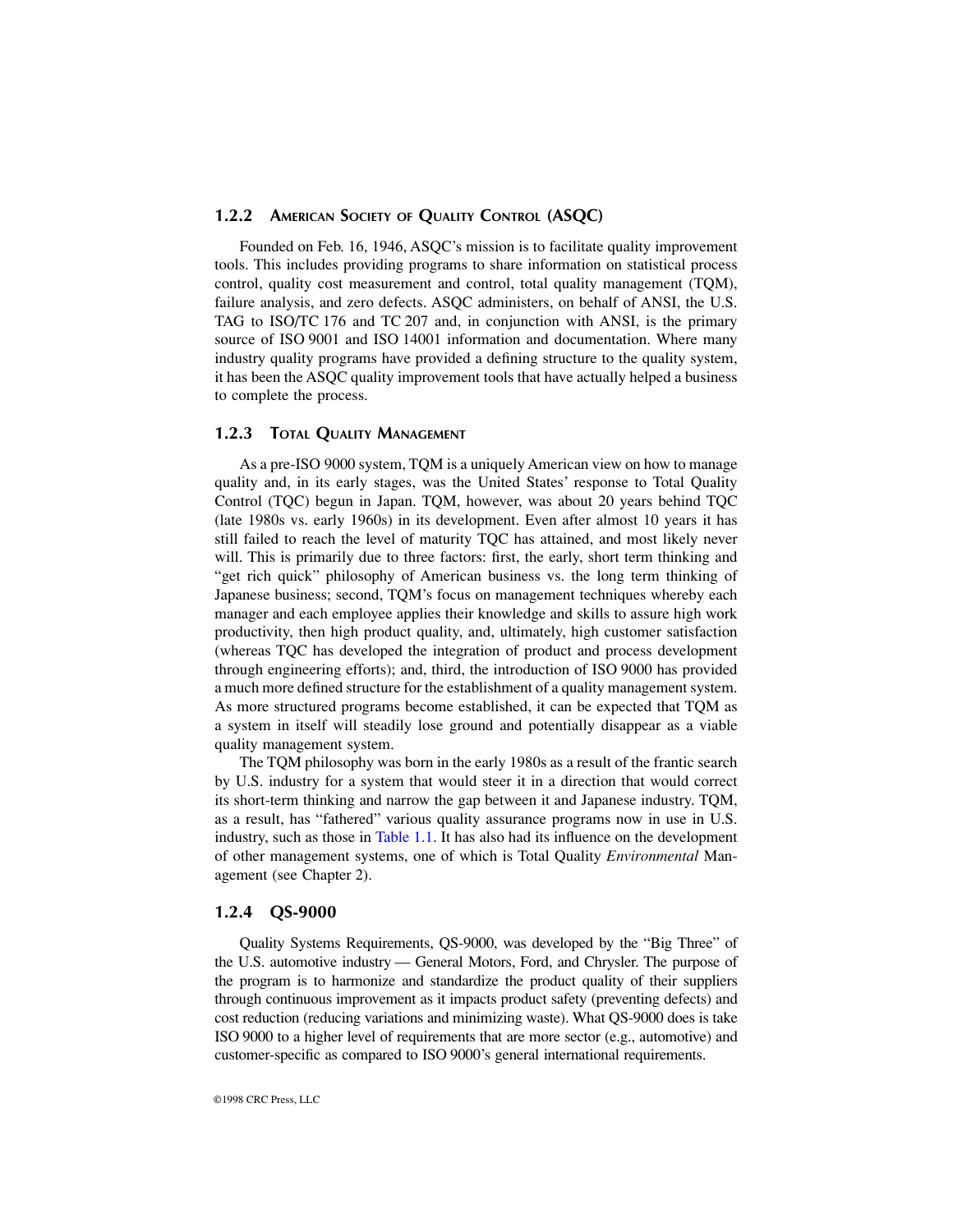One important feature of QS-9000 is its inclusion of some environmental requirements not found in ISO 9000, but are found in ISO 14001. The U.S. automotive industry has recognized the importance of including environmental management into quality management. These environmental requirements are found in QS-9000, Section 2, *Sector-Specific Requirements*, and Section 3, *Customer-Specific Requirements*. Along with ISO 9000 and ISO 14001, QS-9000 will be one of the primary management systems evaluated in this book in terms of quality and environmental integration.

#### **1.2.5 MALCOLM BALDRIDGE NATIONAL QUALITY AWARD**

In August 1987, President Ronald Reagan signed Public Law 100–107, the Malcolm Baldridge National QualityAward. The purpose of the award was threefold: (1) to promote the awareness of quality excellence; (2) to recognize quality achievements of U.S. businesses; and (3) to publicize successful quality strategies. The responsibility for administering the award was bestowed on the National Institute of Standards and Technology (NIST).

The quality criteria listed in [Table 1.3](#page-5-0) can assist in the development of an environmental management system. A strong commitment to environmental management has been beneficial to several companies in their pursuit of this award. Specifically, two past winners of the National Quality Award indicated their environmental management systems greatly influenced and enhanced their overall quality systems.

Although the Baldridge Quality Award has its primary focus on quality, it also enhanced their environmental programs. Xerox, a 1989 winner, began formalizing its commitment to the environment when it established a corporate environmental, health, and safety department. This environmental commitment has been greatly reinforced by the company's Leadership Through Quality program, launched in 1984, which led to Xerox Business Products and Systems winning the National Quality Award. Motorola, a 1988 winner, began implementing an environmental information system as a tool in its overall Six Sigma quality systems. The Environmental Information Management System (EIMS) has provided a mechanism for measuring environmental performance and the development of an associated sigma metric for the continual improvement of Motorola's environmental programs.<sup>1</sup>

#### **1.3 THE EUROPEAN UNION**

Since it might be expected that most of the readers of this book will be from the United States, it might be important for you to gain a brief understanding of how the European nations operate in their implementation of quality and environmental management systems. This is important because of the primary leadership role the European Union has assumed in the development of the international standards and the potential impact this may play as trade negotiations between the United States and Europe rise to a new level of understanding.

As the major player in the endorsement and establishment of international standards, the European Union consists of 15 European nations much the same way as the United States consists of 50 individual states. These 15 member nations are: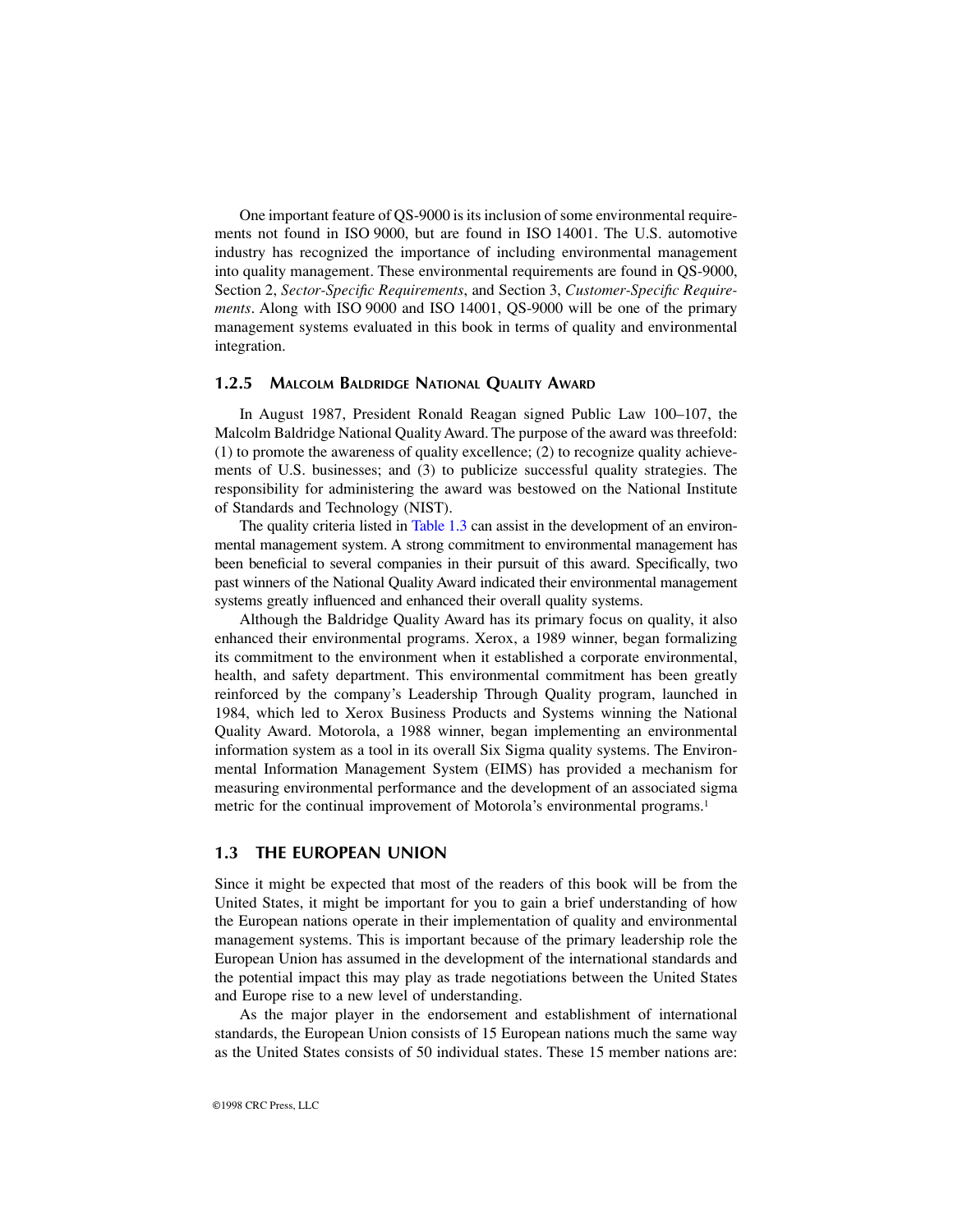| 1997 Categories/Items                                     | <b>Point Values</b> |
|-----------------------------------------------------------|---------------------|
| 1.0 Leadership                                            | 110                 |
| 1.1 Leadership System                                     | 80                  |
| 1.2 Company Responsibility and Citizenship                | 30                  |
| 2.0 Strategic Planning                                    | 80                  |
| 2.1 Strategy Development Process                          | 40                  |
| 2.2 Strategy Deployment                                   | 40                  |
| <b>3.0 Customer and Market Focus</b>                      | 80                  |
| 3.1 Customer and Market Knowledge                         | 40                  |
| 3.2 Customer Satisfaction and Relationship Enhancement    | 40                  |
| 4.0 Information and Analysis                              | 80                  |
| 4.1 Selection and Use of Information and Data             | 25                  |
| 4.2 Selection and Use of Comparative Information and Data | 15                  |
| 4.3 Analysis and Review of Company Performance            | 40                  |
| 5.0 Human Resource Development and Management             | 100                 |
| 5.1 Work Systems                                          | 40                  |
| 5.2 Employee Education, Training, and Development         | 30                  |
| 5.3 Employee Well-Being and Satisfaction                  | 30                  |
| <b>6.0 Process Management</b>                             | 100                 |
| 6.1 Management of Product and Service Processes           | 60                  |
| 6.2 Management of Support Processes                       | 20                  |
| 6.3 Management of Supplier and Partnering Processes       | 20                  |
| <b>7.0 Business Results</b>                               | 450                 |
| 7.1 Customer Satisfaction Results                         | 130                 |
| 7.2 Financial and Market Results                          | 130                 |
| 7.3 Human Resources Results                               | 35                  |
| 7.4 Supplier and Partner Results                          | 25                  |
| 7.5 Company-Specific Results                              | 130                 |
| <b>Total Points:</b>                                      | 1000                |

<span id="page-5-0"></span>**TABLE 1.3 The Malcolm Baldridge National Quality Award 1997 Criteria**

Germany, France, the United Kingdom, Italy, Spain, Belgium, The Netherlands, Sweden, Denmark, Norway, Finland, Switzerland, Italy, Austria, and Liechtenstein. They have joined together and recognize the authority of the European Union just as the U.S. states recognize the authority of the United States Federal government.

However, not all of the European Union member nations (e.g., the United Kingdom) fully endorse the extension of the European Union as a strong federal government structure and do not desire to give up their own identity. [Table](#page-6-0) 1.4 shows the comparative rulemaking bodies for the European Union compared to the United States.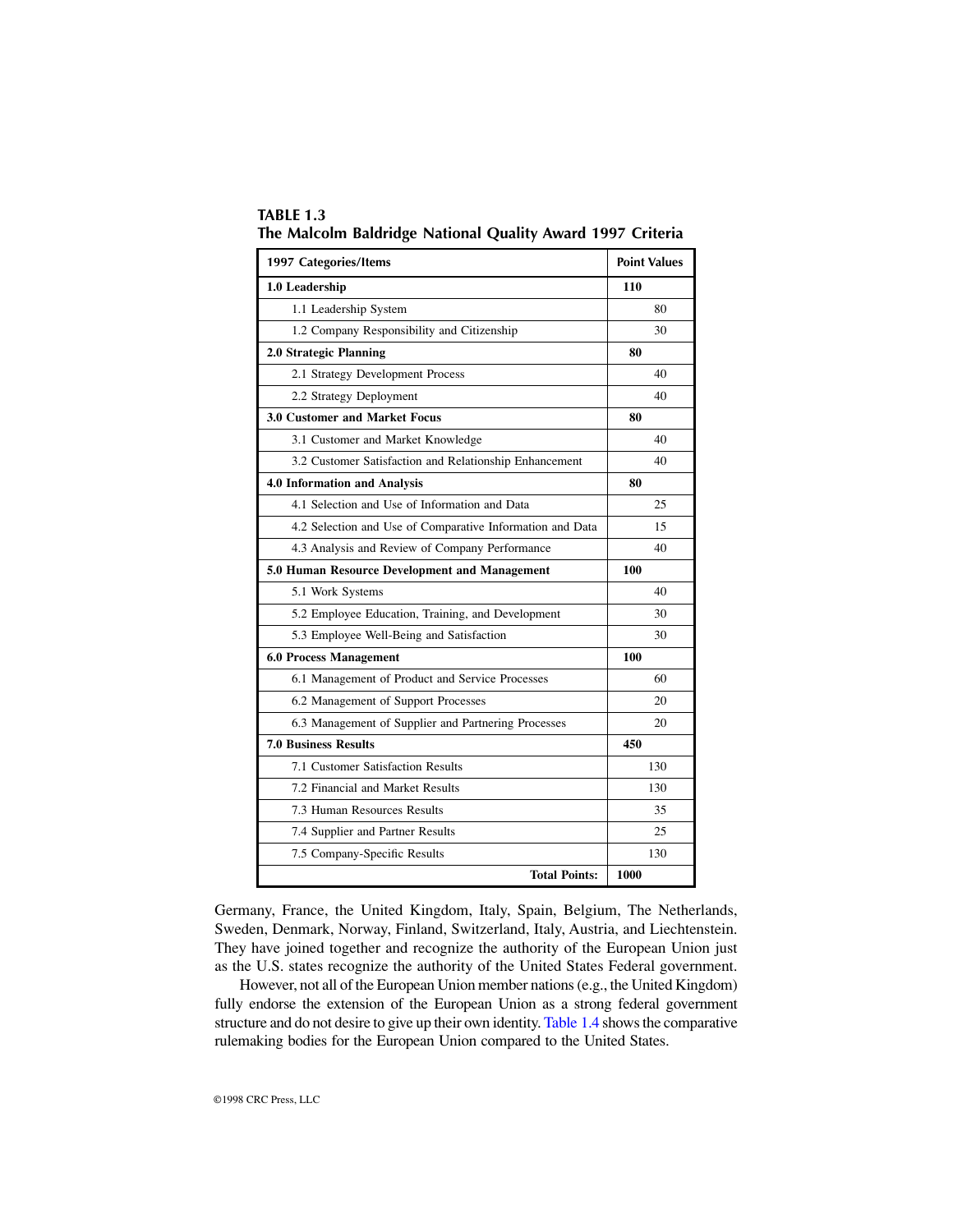| <b>United States</b>     | European Union           |
|--------------------------|--------------------------|
| <b>Executive Branch</b>  | European Commission (EC) |
| Senate                   | European Council         |
| House of Representatives | European Parliament      |

<span id="page-6-0"></span>**TABLE 1.4 Comparative U.S. and European Rulemaking Bodies**

#### **1.3.1 EUROPEAN COMMISSION (EC)**

This Commission's primary responsibility is to propose legislation that will impact the environment of the member nations. Legislation is normally issued as a regulation or a directive.

*Regulations* are laws that are binding in all member nations without the implementation of any national legislation. An example of a regulation is: EC 1836/93, *EMAS, Eco-Management Audit Scheme*. *Directives* are also laws, but each member can implement the requirements in any manner that will achieve the desired end effect that may include the implementation of national legislation.

#### **1.3.2 BRITISH STANDARDS INSTITUTE**

The British Standards Institute (BSI) was founded in 1901 to assist in the development of British national standards and was the very first national standards body in the world — predating ANSI, ASQC, and ISO. BSI participates as an active member of ISO, CEN (Comitee Europeen de Normalization or Committee for European Standardization), and CENELEC (Comitee Europeen de Normalization Electrotechnique or European Committee for Electrotechnical Standardization). It provides guidance on the development of the European standards as the European Union marches towards a single market.

As mentioned earlier, the United Kingdom does not completely endorse the growing influence of the European Union. It is expected that the British Standards Institute will continue to attempt to take a leadership role in the issuance of standards for application worldwide.

#### **1.4 CANADA**

First established in 1919, the Canadian Standards Association (CSA) is Canada's primary standards developer. It certifies and provides registration through its Quality Management Institute (QMI) division. The Canadian Standards Association has been one of the principal players in the development of international standards, such as ISO 9000 and ISO 14000 (primarily on the development of ISO 14040, *Life Cycle Assessment*). As the Canadian counterpart of ANSI, it also supports the International Electrotechnical Commission (IEC) and has been a primary driver of standards in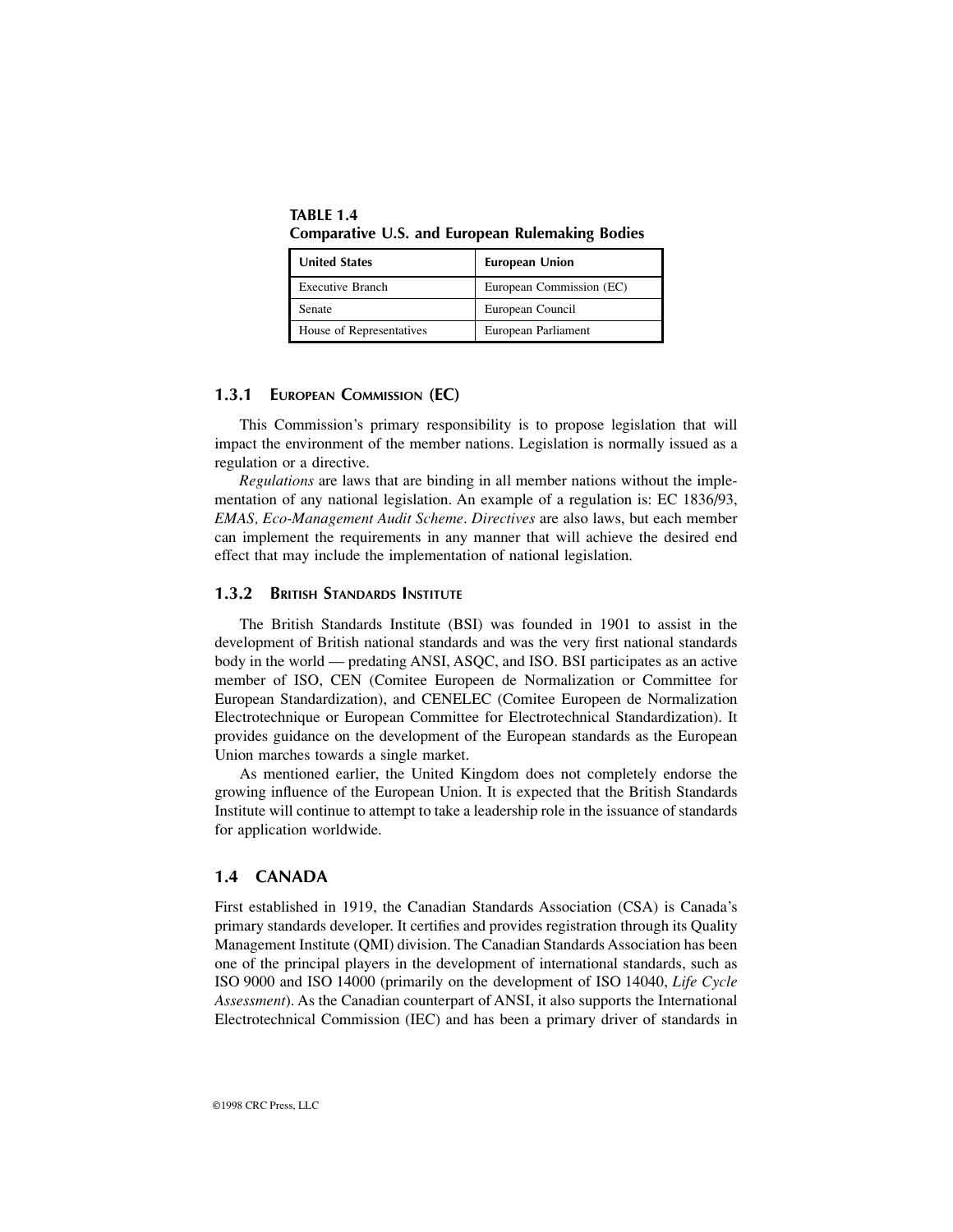the areas of design and safety. The famous CSA logo is carried on millions of products throughout the world.

#### **1.5 JAPAN**

Many people would argue that the global "quality movement," as we know it, began in Japan after World War II when W.S. Magil of Bell Labs introduced Statistical Quality Control (SQC) to a Japanese industry undergoing rebuilding. However, throughout most of the 1950s and early 1960s, product labeled as "Made in Japan" was considered to be cheap and of inferior quality. Since the mid 1960s, however, that has changed 180 degrees; a quality manufactured product is not only a German hallmark, but now a Japanese one as well. The Japanese not only produce quality, but also demand high quality from their suppliers.

As mentioned earlier when discussing TQM, Total Quality Control originated primarily in Japan in the early 1950s and was developed over the years by utilizing the quality teachings of Deming and others. The Deming Prize originated in Japan and is awarded by the Japan Union of Scientists and Engineers (JUSE). TQC has been the primary instrument for implementing "Kaizen" (continuing improvement), Ishikawa (cause and effect), and the "Taguchi methods" (design of experiments).

#### **1.6 INTERNATIONAL STANDARDIZATION ORGANIZATION**

Established in 1947, the International Standardization Organization (ISO) is a nongovernmental, worldwide federation consisting of some 90 national bodies. It promotes the development of standardization and related activities with the view to facilitating international exchange of goods and services in most standardization fields. The exceptions are electrical and electronic engineering that are the responsibility of the International Electrotechnical Commission (IEC). The ISO accomplishes this by:

- improving product quality and reliability.
- better compatibility and operability of products and services.
- improving environmental, health, and safety protection.
- simplification for improved usability.
- reducing the number of models and thus cost.
- increasing distribution efficiency.

In 1979, ISO formed Technical Committee (TC) 176 to harmonize the preponderance of national and international standards in the quality field. The result was the release in 1987 of ISO 9000, *Quality Management and Quality Assurance.* Since 1987, certification to the ISO 9000 series of standards has been growing in momentum and has become, in many instances, a requirement to conduct business. It has had its sources of controversy; many businesses have resisted ISO 9000 certification because of the initial and upkeep expenses and the overall time commitment involved.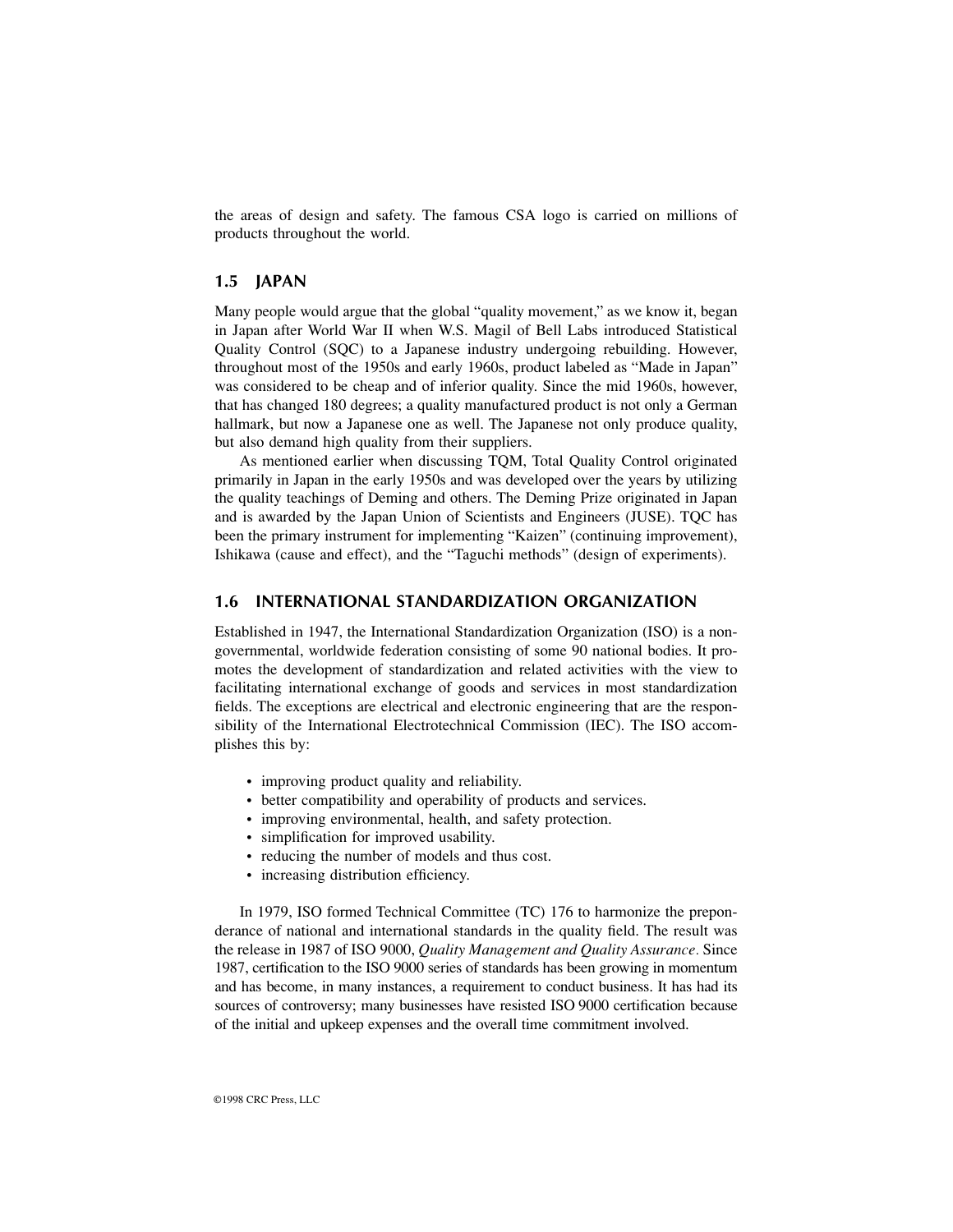**TABLE 1.5 The ISO 9000 Series of Standards**

| <b>Description</b>                                                                                                  | <b>Standard</b> | <b>Primary Focus</b>                                |
|---------------------------------------------------------------------------------------------------------------------|-----------------|-----------------------------------------------------|
| Quality Management and Quality Assurance<br><b>Standards</b>                                                        | <b>ISO 9000</b> | Guidelines for Selection and Use                    |
| Quality Systems — Model for Quality<br>Assurance in Design, Development, Production,<br>Installation, and Servicing | <b>ISO 9001</b> | Design, Manufacturing, Installation,<br>and Service |
| Quality Systems — Model for Production,<br>Installation, and Servicing                                              | <b>ISO 9002</b> | Production and Installation                         |
| Quality Systems — Model for Final Inspection<br>and Test                                                            | <b>ISO 9003</b> | Final Product Inspection and Test                   |
| Quality Management and Quality Assurance<br>Elements                                                                | <b>ISO 9004</b> | Guidelines                                          |

Additionally, as [Table](#page-2-0) 1.1 points out, many firms have had their own world-class quality programs in place and, therefore, feel they have nothing to gain from implementing an ISO 9000 certification process. ISO 9000 is a set of five related standards tailored for the user and dependent on the scope or type of business. Table 1.5 gives a brief description of the overall system.

Being ISO 9000 certified has not necessarily resulted in fewer customer quality audits. However, as time has passed, the resistance to ISO 9000 certification has dropped off sharply. As acceptance of the system has gained momentum, many firms have begun to recognize certification to the international standards as the only way to unlock new marketing areas despite the high quality systems that they may already have in place.

#### **1.7 THE DEMING PRIZE**

For more than 40 years of "preaching" quality, W. Edwards Deming focused on the need to empower the average worker to take control of the quality of his work and for management to accept the blame for everything that goes wrong in business. Although Deming had been "preaching" management responsibility, it was not until 1980 that he actually became known to U.S. industry. For the previous thirty years, he worked primarily with Japanese industry to be more effective in utilizing the techniques of statistical quality control (SQC) introduced into Japan just after World War II by W. S. Magil.

Since 1951, the "Deming Application Prize" has been given by the Japan Union of Scientists and Engineers (JUSE) to companies who display outstanding quality programs. The Deming Prize is given to outstanding individuals in the quality field. The award is an international award and is only given once a year. Deming's 14 Points for Management, initially developed in the 1960s, is basically an abbreviation of his "preaching."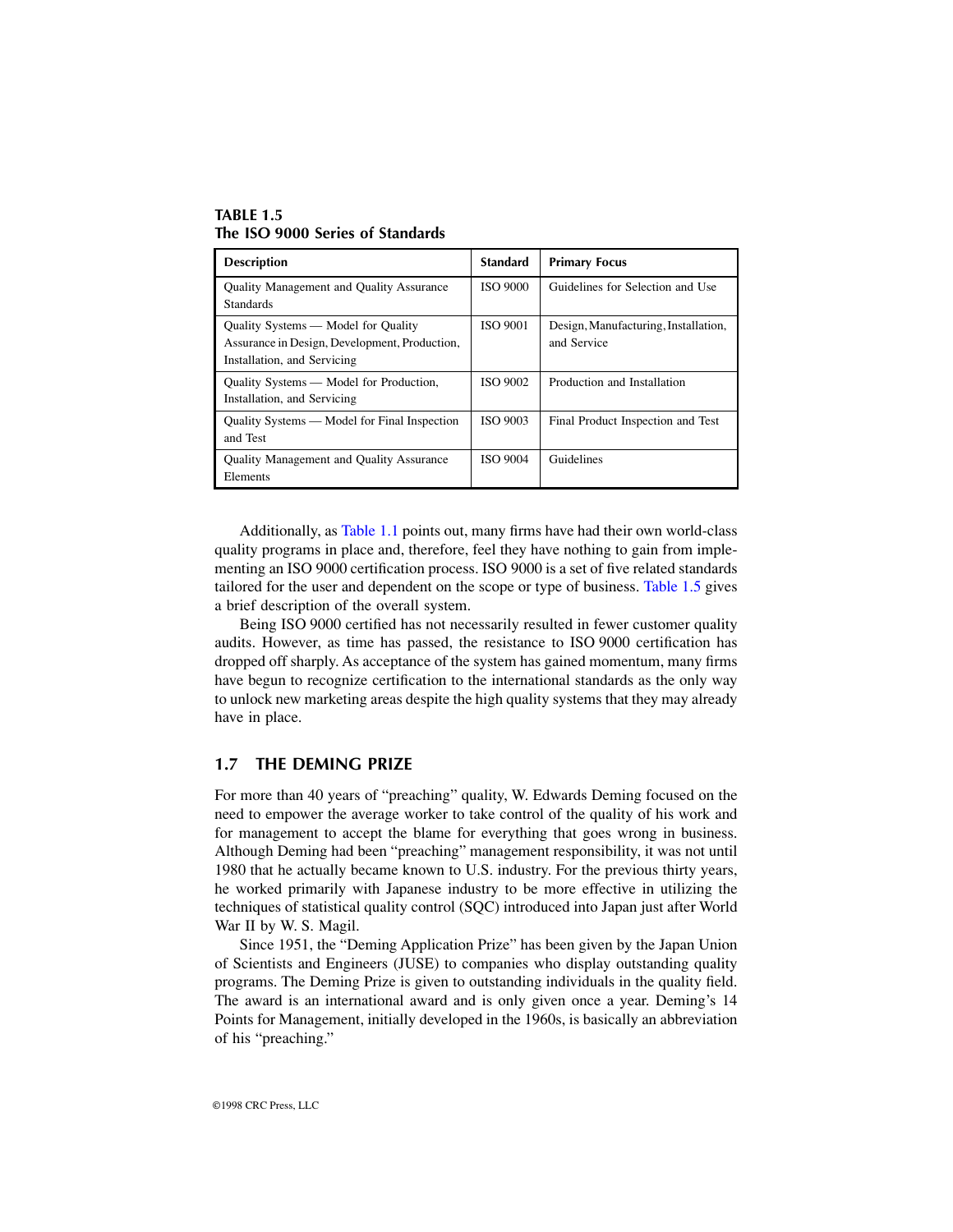#### **1.7.1 DEMING'S 14 POINTS FOR MANAGEMENT\***

- 1. Create constancy of purpose toward improvement of product and service, with the aim to become competitive and to stay in business, and to provide jobs.
- 2. Adopt the new philosophy. We are in a new economic age. Western management must awaken to the challenge, must learn their responsibilities, and take on leadership for change.
- 3. Cease dependence on inspection to achieve quality. Eliminate the need for inspection on a mass basis by building quality into the product in the first place.
- 4. End the practice of awarding business on the basis of price tag. Instead, minimize total cost. Move toward a single supplier for any one item, on a long-term relationship of loyalty and trust.
- 5. Improve constantly and forever the system of production and service, to improve quality and productivity, and thus constantly decrease costs.
- 6. Institute training on the job.
- 7. Institute leadership. The aim of supervision should be to help people and machines and gadgets to do a better job. Supervision of management is in need of overhaul as well as supervision of production workers.
- 8. Drive out fear, so that everyone may work effectively for the company.
- 9. Break down barriers between departments. People in research, design, sales, and production must work as a team, to foresee problems of production and in use that may be encountered with the product or service.
- 10. Eliminate slogans, exhortations, and targets for the work force asking for zero defects and new levels of productivity. Such exhortations only create adversarial relationships, as the bulk of the causes of low quality and low productivity belong to the system and thus lie beyond the power of the work force.
- 11. a. Eliminate work standards (quotas) on the factory floor. Substitute leadership.
	- b. Eliminate management by objective. Eliminate management by numbers, numerical goals. Substitute leadership.
- 12. a. Remove barriers that rob the hourly worker of his right to pride of workmanship. The responsibility of supervisors must be changed from sheer numbers to quality.
	- b. Remove barriers that rob people in management and in engineering of their right to pride of workmanship. This means, *inter alia*, abolishment of the annual merit rating and of management by objective.
- 13. Institute a vigorous program of education and self-improvement.
- 14. Put everybody in the company to work to accomplish the transformation. The transformation is everybody's job.

<sup>\*</sup> Reprinted from *Out of the Crisis* by W. Edwards Deming by permission of MIT and The W. Edwards Deming Institute. Published by MIT, Center for Advanced Educational Services, Cambridge, MA 02139. Copyright 1986 by The W. Edwards Deming Institute